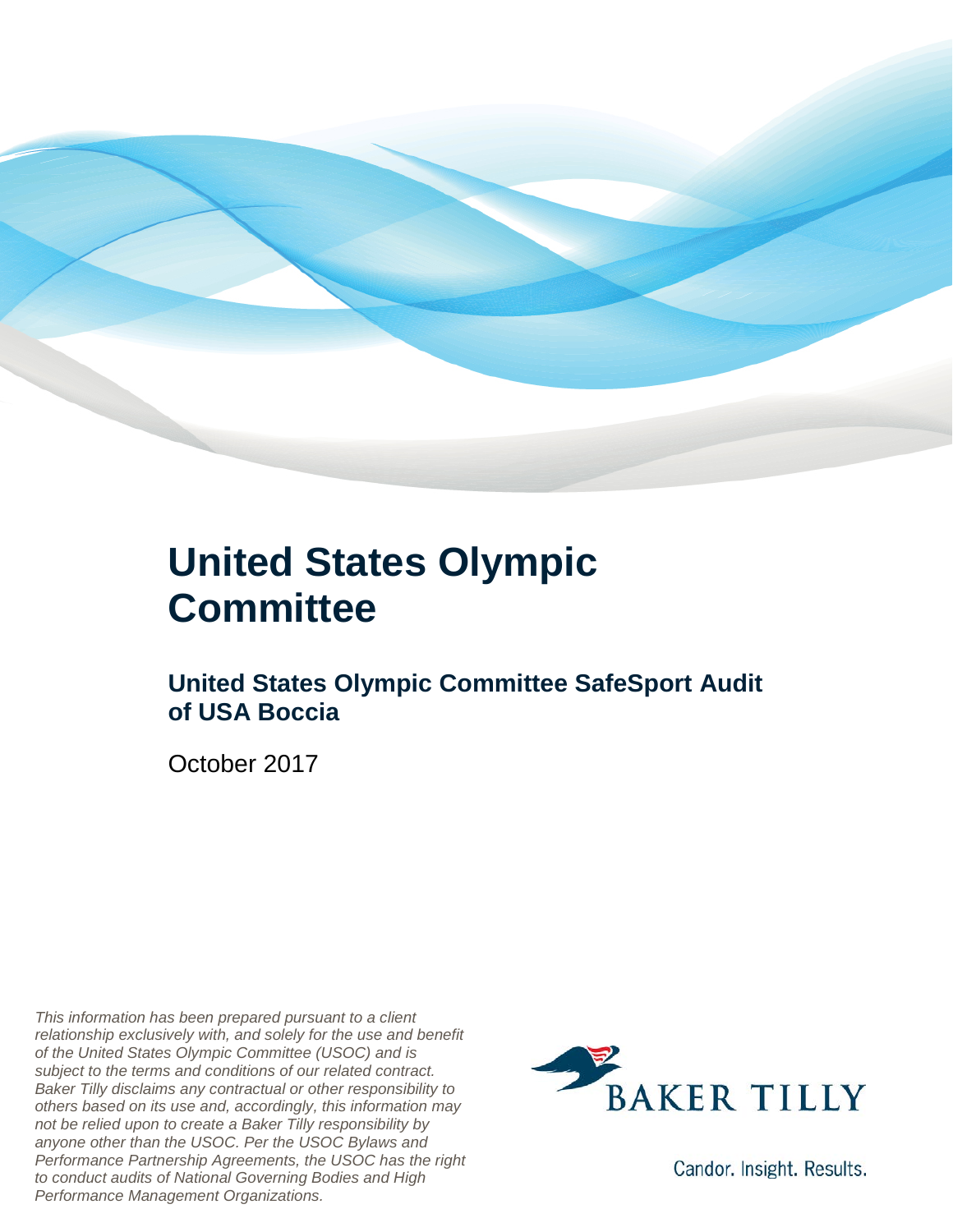

|  | UNITED STATES OLYMPIC COMMITTEE SAFESPORT AUDIT OF USA |  |
|--|--------------------------------------------------------|--|
|  |                                                        |  |
|  |                                                        |  |
|  |                                                        |  |
|  |                                                        |  |
|  |                                                        |  |
|  |                                                        |  |
|  |                                                        |  |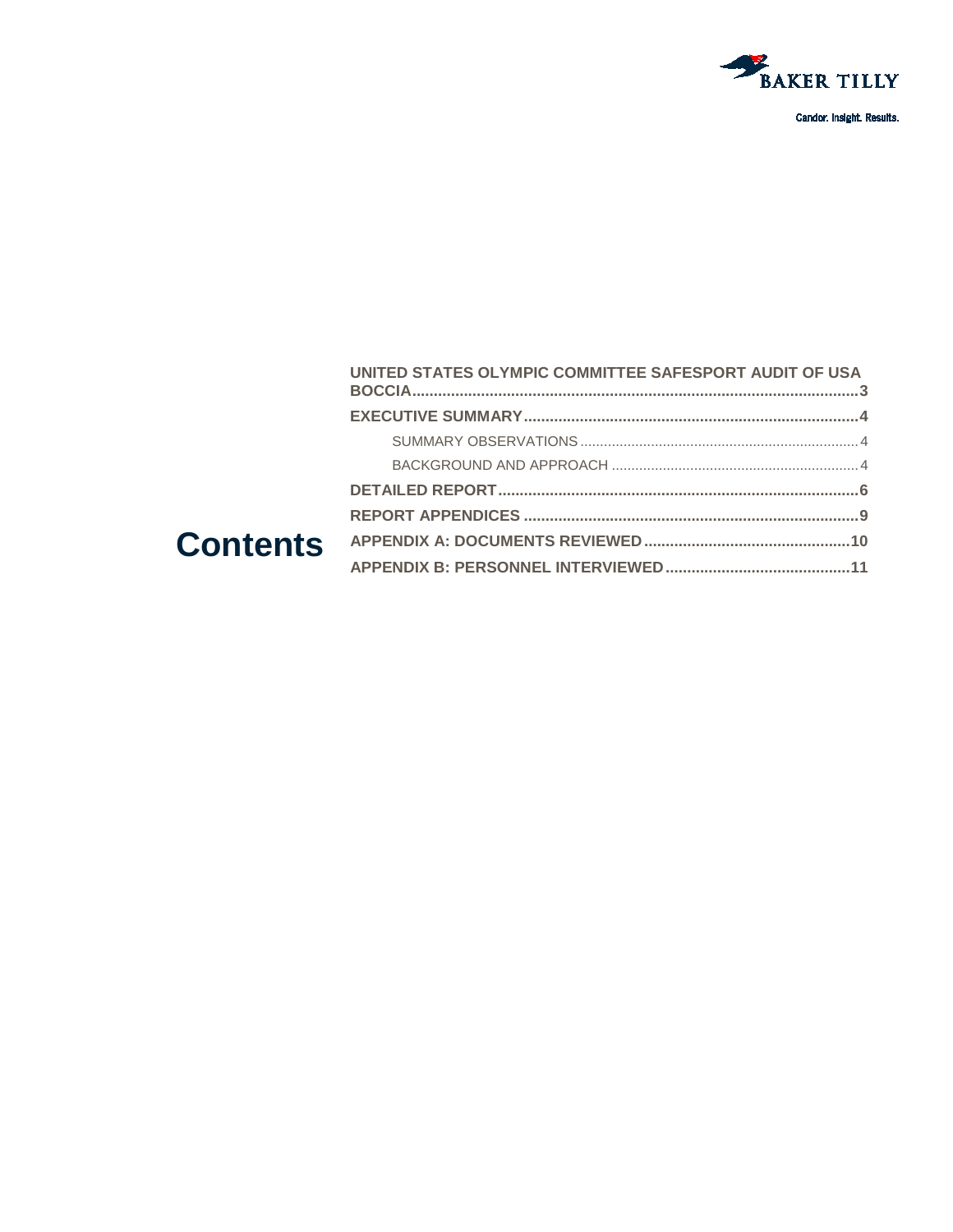

j

United States Olympic Committee USOC SafeSport Audit of USA Boccia

### <span id="page-2-0"></span>**United States Olympic Committee SafeSport Audit of USA Boccia[1](#page-2-1)**

<span id="page-2-1"></span><sup>1</sup> To consider the report in its entirety, please refer also to the detailed management response that will appear here [\[Governance Documents\]](https://www.teamusa.org/Footer/Legal/Governance-Documents) within 90 days of the date of this report.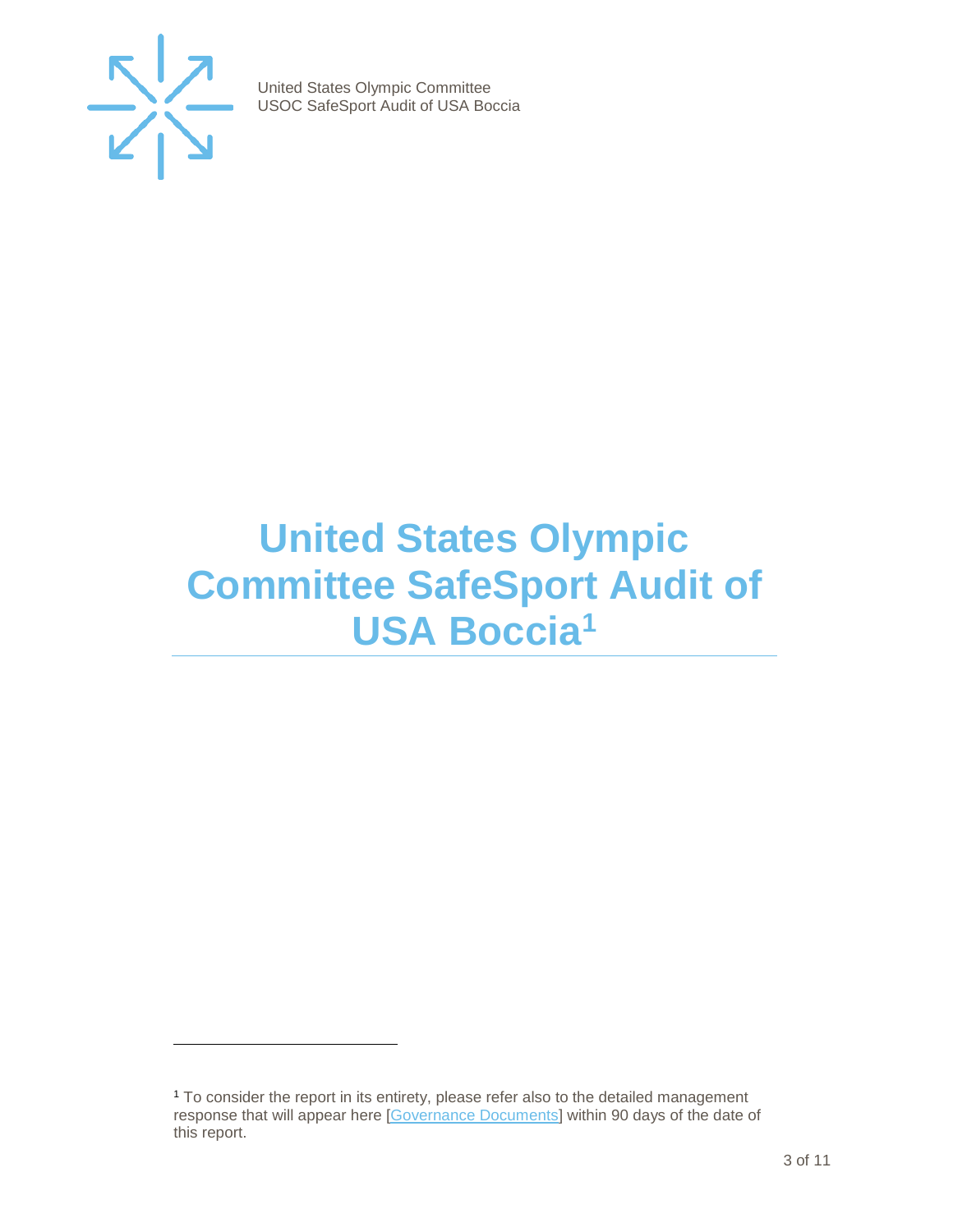

## **Executive Summary**

#### <span id="page-3-1"></span><span id="page-3-0"></span>**Summary Observations**

It shall be the policy of the United States Olympic Committee (USOC) that each National Governing Body (NGBs) adopt a Minimum Standards Policy for Athlete Safety Programs (Athlete Safety Standards) by December 31, 2013[2](#page-3-3).

We noted the following opportunities to enhance the design of USA Boccia's compliance with the Athlete Safety Standards:

- > **Athlete Safety Standards - SafeSport Policy** USA Boccia does not currently have a formal, documented SafeSport policy (e.g., documentation included on their website or within other materials) to provide guidance on SafeSport requirements as required by the Athlete Safety Standards.
- > **Athlete Safety Standards - Criminal Background Checks and Education and Training Testing** - Requiring criminal background checks and education and training is not consistently enforced by USA Boccia. The following exceptions were identified during our testing:
	- All ten individuals selected for testing (100% of the selected individuals) did not have criminal background checks conducted during the testing period (i.e., May 1, 2016 through April 30, 2017).
	- Six individuals selected for testing (60% of the selected individuals) did not complete education and training requirements during the testing period (i.e., May 1, 2016 through April 30, 2017).

#### <span id="page-3-2"></span>**Background and Approach**

-

USOC engaged Baker Tilly Virchow Krause (Baker Tilly), to assist the USOC in the completion of SafeSport audits, to assess compliance with SafeSport policies and procedures at the USOC and all of its NGBs and High Performance Management Organizations (HPMOs).

Baker Tilly performed a review of USA Boccia to evaluate compliance with the Athlete Safety Standards. The following activities were performed:

- Developed and executed an audit program that included:
	- Holding a virtual entrance meeting to discuss and document USA Boccia's SafeSport program and processes.
	- Selecting a sample of ten from the required individuals to ensure a background check was performed and education and training was completed. See **Appendix A** for a list of documents reviewed.
	- Reviewing USA Boccia's athlete safety policy and determining whether the following was addressed:

<span id="page-3-3"></span><sup>&</sup>lt;sup>2</sup> Effective June 20, 2017 the USOC replaced the Athlete Safety Standards with the NGB Athlete Safety Policy. Due to the timing of this audit, fieldwork was performed in accordance with the Athlete Safety Standards.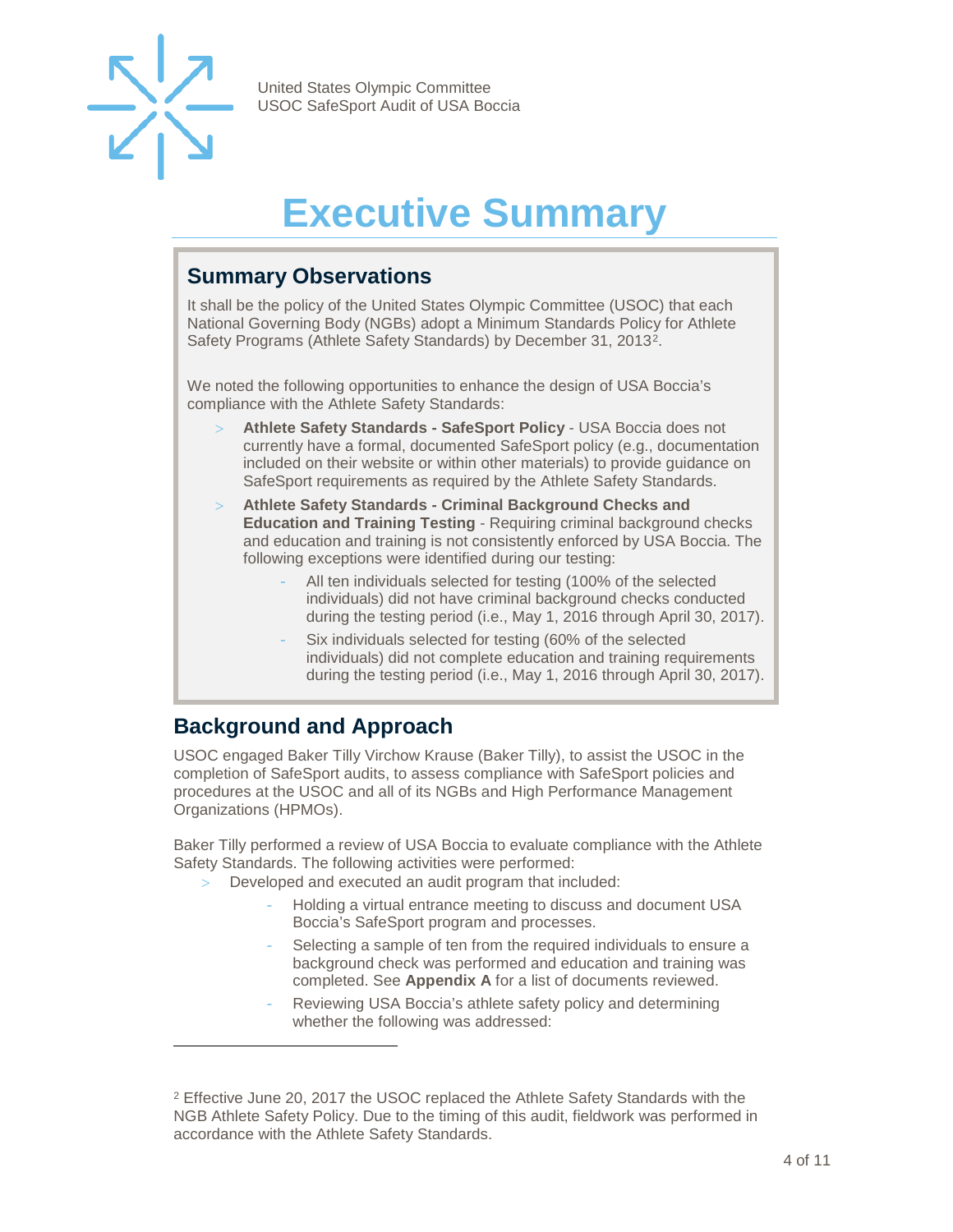

- Required misconduct is prohibited and defined;
- **Reporting procedures are documented; and**
- The grievance process is documented and complies with Athlete Safety Standards.
- Identifying which individuals are required to undergo a criminal background check and complete education and training.
- > Conducted a virtual exit meeting, if requested, following delivery of the draft report, to discuss audit findings and recommendation(s) with USA Boccia. See **Appendix B** for a list of individuals interviewed.
- > Identified specific observations and recommendations regarding opportunities to enhance compliance with Athlete Safety Standards. Observations include the following attributes: criteria, condition, cause, effect, and recommendation, as set out in the International Professional Practices Framework (IPPF) Standards and Practice Advisory 2410-1.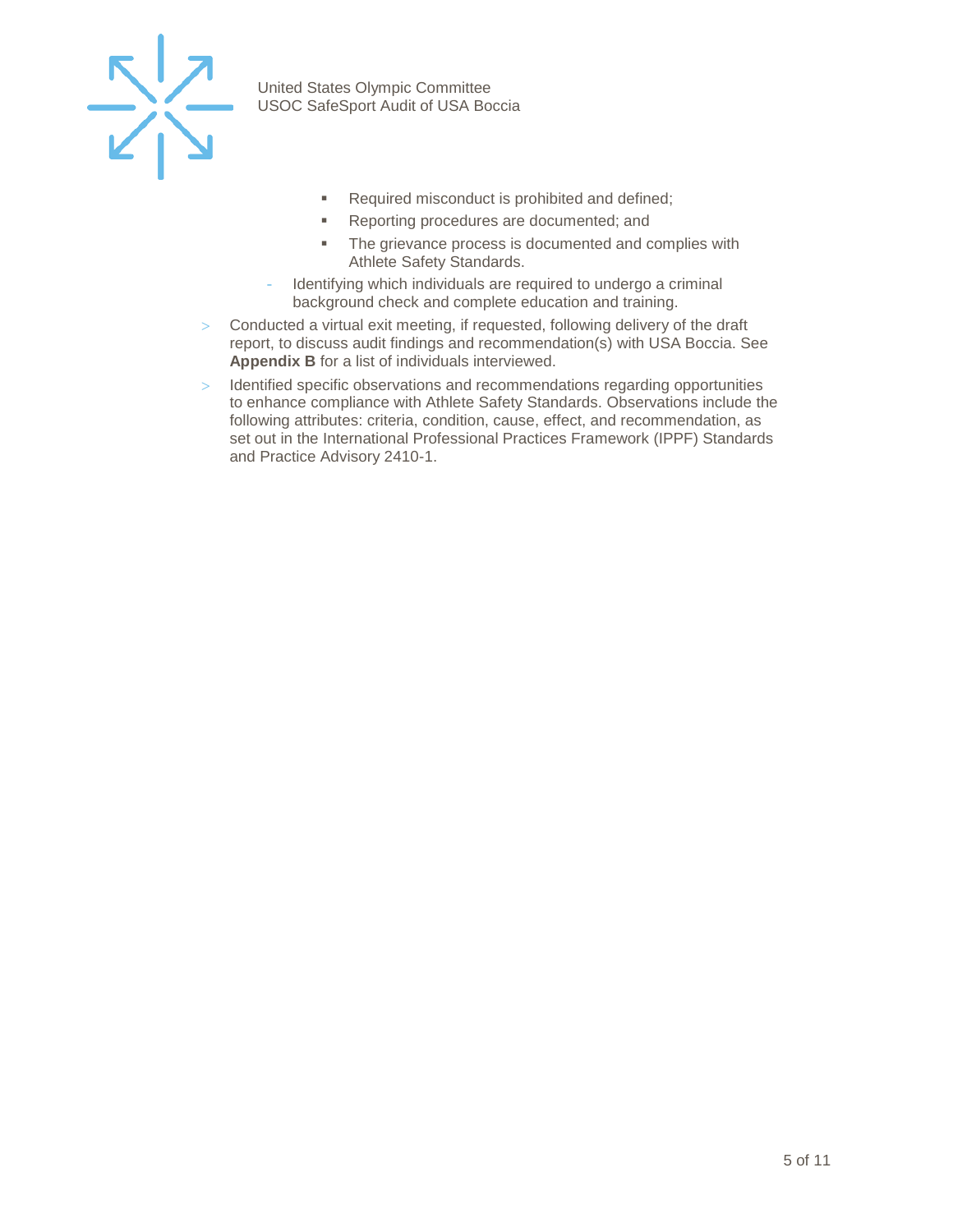

### **Detailed Report**

<span id="page-5-0"></span>The tables below represent opportunities to enhance the design and effectiveness of USA Boccia's compliance with the Athlete Safety Standards.

| 1. Athlete Safety Standards - SafeSport Policy |                                                                                                                                                                                                                                                                                                                                                                                                                                                                                                      |  |
|------------------------------------------------|------------------------------------------------------------------------------------------------------------------------------------------------------------------------------------------------------------------------------------------------------------------------------------------------------------------------------------------------------------------------------------------------------------------------------------------------------------------------------------------------------|--|
| <b>Criteria</b>                                | It shall be the policy of the USO that each NGB adopt an<br>athlete safety program by December 31, 2013. The athlete<br>safety program shall include, at a minimum, the requirements<br>set forth in the Athlete Safety Standards.                                                                                                                                                                                                                                                                   |  |
| <b>Condition</b>                               | USA Boccia does not currently have a formal, documented<br>SafeSport policy (e.g., documentation included on their<br>website or within other materials) to provide guidance on<br>SafeSport requirements as required by the Athlete Safety<br>Standards.                                                                                                                                                                                                                                            |  |
| Cause                                          | USA Boccia has not adopted Athlete Safety Standards as<br>required by the USOC as of December 31, 2013.                                                                                                                                                                                                                                                                                                                                                                                              |  |
| <b>Effect</b>                                  | USA Boccia may not be aware of the specific requirements of<br>the Athlete Safety Standards. USA Boccia must be in<br>compliance with the Athlete Safety Standards to be a member<br>in good standing. Noncompliance with the Athlete Safety<br>Standards can result in disciplinary action by the USOC<br>including withdrawal of high performance funding.<br>Additionally, athletes may not be informed about SafeSport<br>misconduct, its impact, and how to report misconduct, if<br>necessary. |  |
| <b>Recommendation</b>                          | USA Boccia must formally create and/or update their<br>SafeSport-related content to document a formal SafeSport<br>policy that can be made available to all stakeholders, which<br>complies with the Athlete Safety Standards. Compliance with<br>these requirements must be completed within 90 days of<br>receipt of the final audit report.                                                                                                                                                       |  |
| <b>Management</b><br>response                  | USA Boccia will create a task force to develop a SafeSport<br>policy that will have our membership in mind. We agree with<br>the condition and recommendation and will respond to the<br>USOC with a detailed plan to ensure compliance with the<br>current NGB Athlete Safety Policy. Our plan will be submitted<br>to the USOC within the 90 day timeline referenced above.                                                                                                                        |  |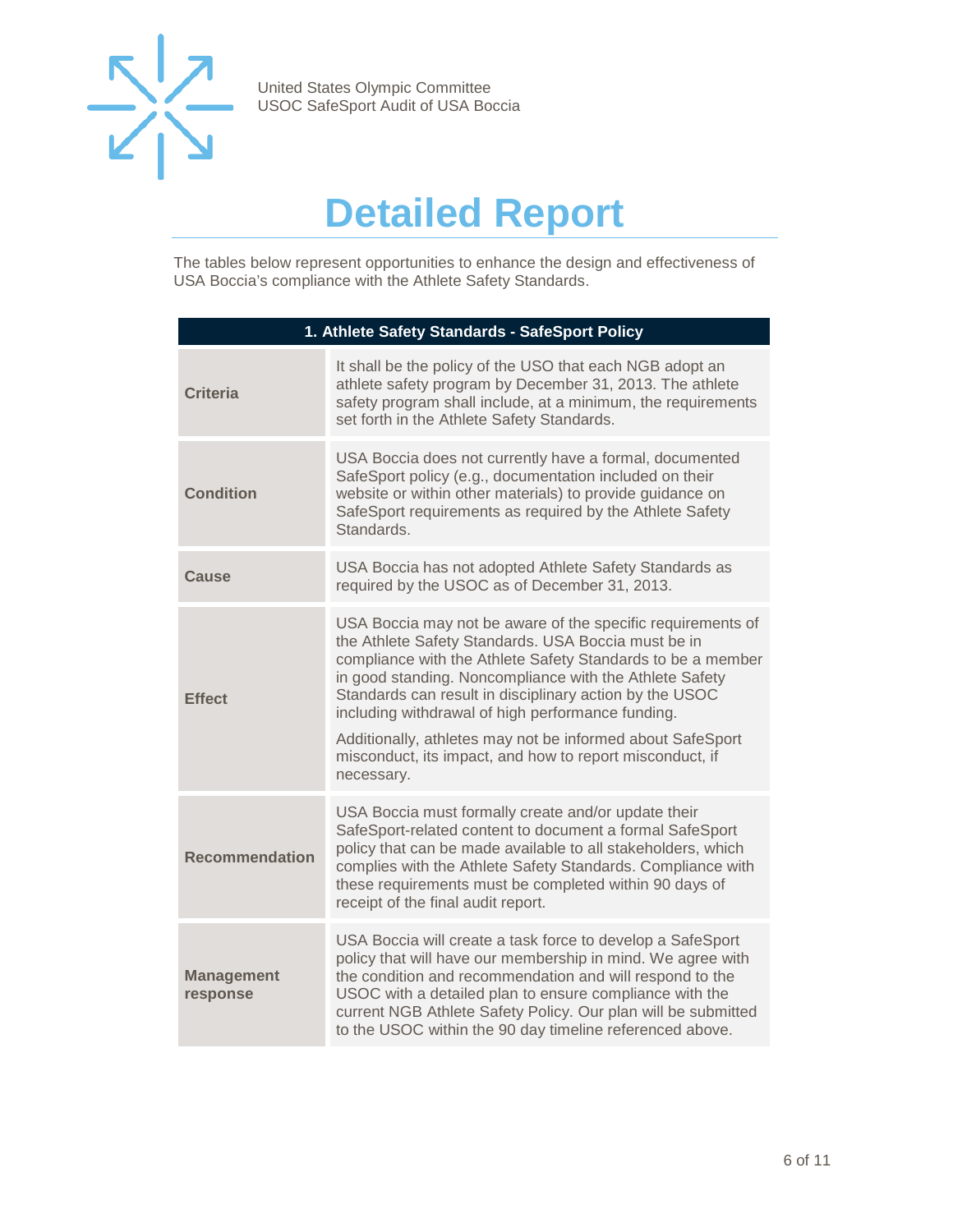

| 2. Athlete Safety Standards - Criminal Background Checks and Education and<br><b>Training Testing</b> |                                                                                                                                                                                                                                                                                                                                                                                                                                                                                                                                                                                                                                                                                                                                                                                                                                                                                                                          |  |
|-------------------------------------------------------------------------------------------------------|--------------------------------------------------------------------------------------------------------------------------------------------------------------------------------------------------------------------------------------------------------------------------------------------------------------------------------------------------------------------------------------------------------------------------------------------------------------------------------------------------------------------------------------------------------------------------------------------------------------------------------------------------------------------------------------------------------------------------------------------------------------------------------------------------------------------------------------------------------------------------------------------------------------------------|--|
| <b>Criteria</b>                                                                                       | The Athlete Safety Standards state each NGB/HPMO shall<br>require criminal background checks and education and<br>training for those individuals it formally authorizes, approves,<br>or appoints (a) to a position of authority over, or (b) to have<br>frequent contact with athletes.                                                                                                                                                                                                                                                                                                                                                                                                                                                                                                                                                                                                                                 |  |
| <b>Condition</b>                                                                                      | Requiring criminal background checks and education and<br>training is not consistently enforced by USA Boccia. The<br>following exceptions were identified during our testing:<br>1. All ten individuals selected for testing (100% of the selected<br>individuals) did not have criminal background checks<br>conducted during the testing period (i.e., May 1, 2016 through<br>April 30, 2017).<br>2. Six individuals selected for testing (60% of the selected<br>individuals) did not complete education and training<br>requirements during the testing period (i.e., May 1, 2016<br>through April 30, 2017).                                                                                                                                                                                                                                                                                                       |  |
| <b>Cause</b>                                                                                          | USA Boccia may not be consistently tracking and monitoring<br>compliance with the criminal background checks and<br>education and training requirements of the Athlete Safety<br>Standards.                                                                                                                                                                                                                                                                                                                                                                                                                                                                                                                                                                                                                                                                                                                              |  |
| <b>Effect</b>                                                                                         | Individuals USA Boccia formally authorizes, approves or<br>appoints (a) to a position of authority over, or (b) to have<br>frequent contact with athletes may not be in compliance with<br>the USOC's SafeSport program because they have not<br>completed criminal background checks and/or education and<br>training prior to having contact with athletes. USA Boccia<br>must be in compliance with the Athlete Safety Standards to<br>be a member in good standing. Noncompliance with the<br>Athlete Safety Standards can result in disciplinary action by<br>the USOC including withdrawal of high performance funding.<br>Also, athletes may have contact with individuals who are<br>unaware of SafeSport misconduct and the potential impact to<br>athletes' well-being and/or have contact with individuals who<br>have a criminal history, which could put athletes at SafeSport-<br>related misconduct risk. |  |
| <b>Recommendation</b>                                                                                 | USA Boccia must require that individuals it formally<br>authorizes, approves, or appoints (a) to a position of authority<br>over, or (b) to have frequent contact with athletes complete<br>criminal background checks and education and training<br>requirements in a timely manner and before they have contact<br>with athletes to provide assurance that they are educated on<br>the requirements of the Athlete Safety Standards. USA<br>Boccia must consistently track and verify criminal background<br>checks and education and training requirements are met for                                                                                                                                                                                                                                                                                                                                                |  |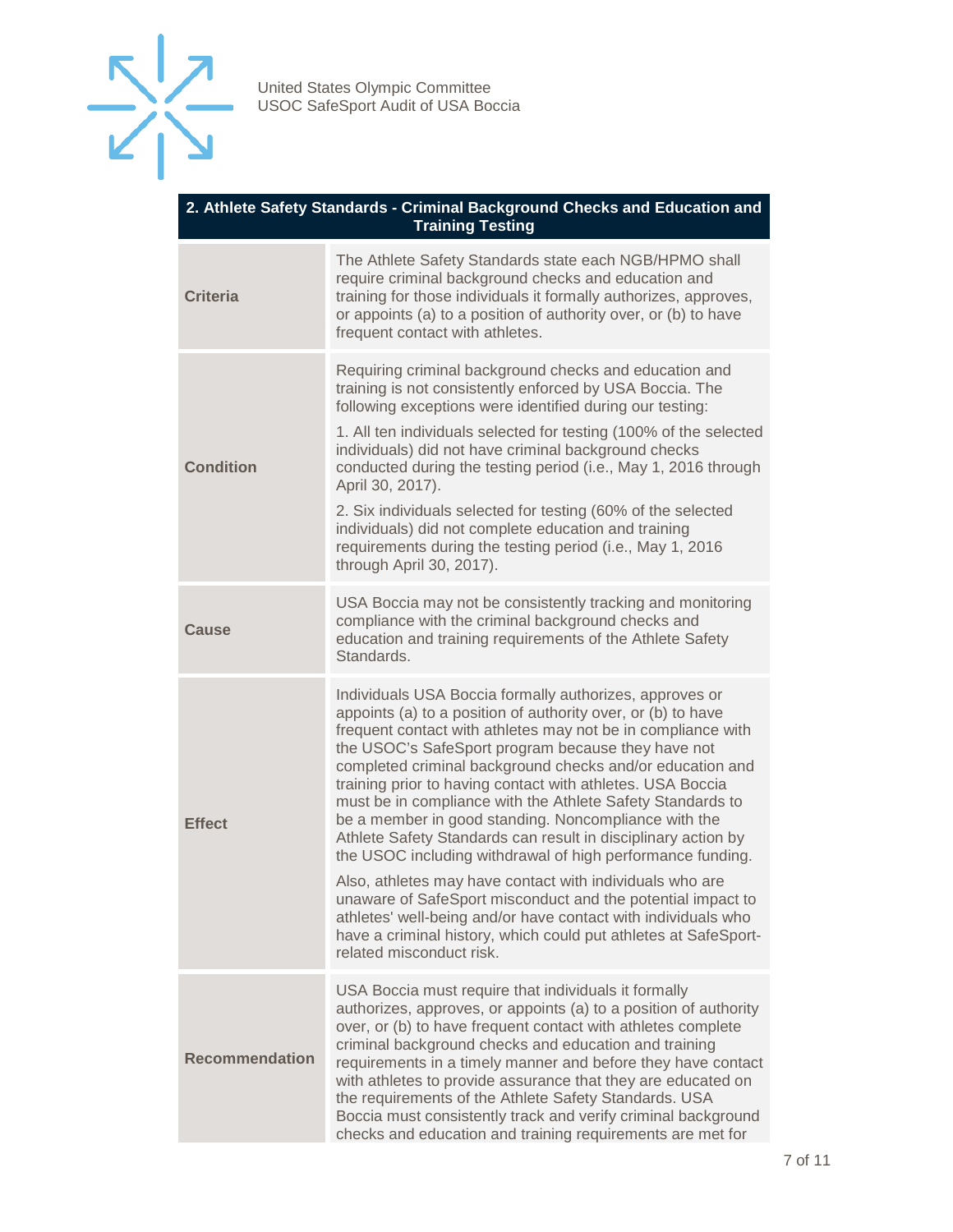

#### **2. Athlete Safety Standards - Criminal Background Checks and Education and Training Testing**

|                               | all required individuals. Compliance with these requirements<br>must be completed within 90 days of receipt of the final audit<br>report.<br>USA Boccia should review the testing results and require all<br>necessary individuals to complete the necessary<br>requirements (i.e., criminal background check and/or<br>education and training).                               |
|-------------------------------|--------------------------------------------------------------------------------------------------------------------------------------------------------------------------------------------------------------------------------------------------------------------------------------------------------------------------------------------------------------------------------|
| <b>Management</b><br>response | We will seek advice on securing background checks on staff<br>and will formalize our policy on this as well. We agree with the<br>condition and recommendation and will respond to the USOC<br>with a detailed plan to ensure compliance with the current<br>NGB Athlete Safety Policy. Our plan will be submitted to the<br>USOC within the 90 day timeline referenced above. |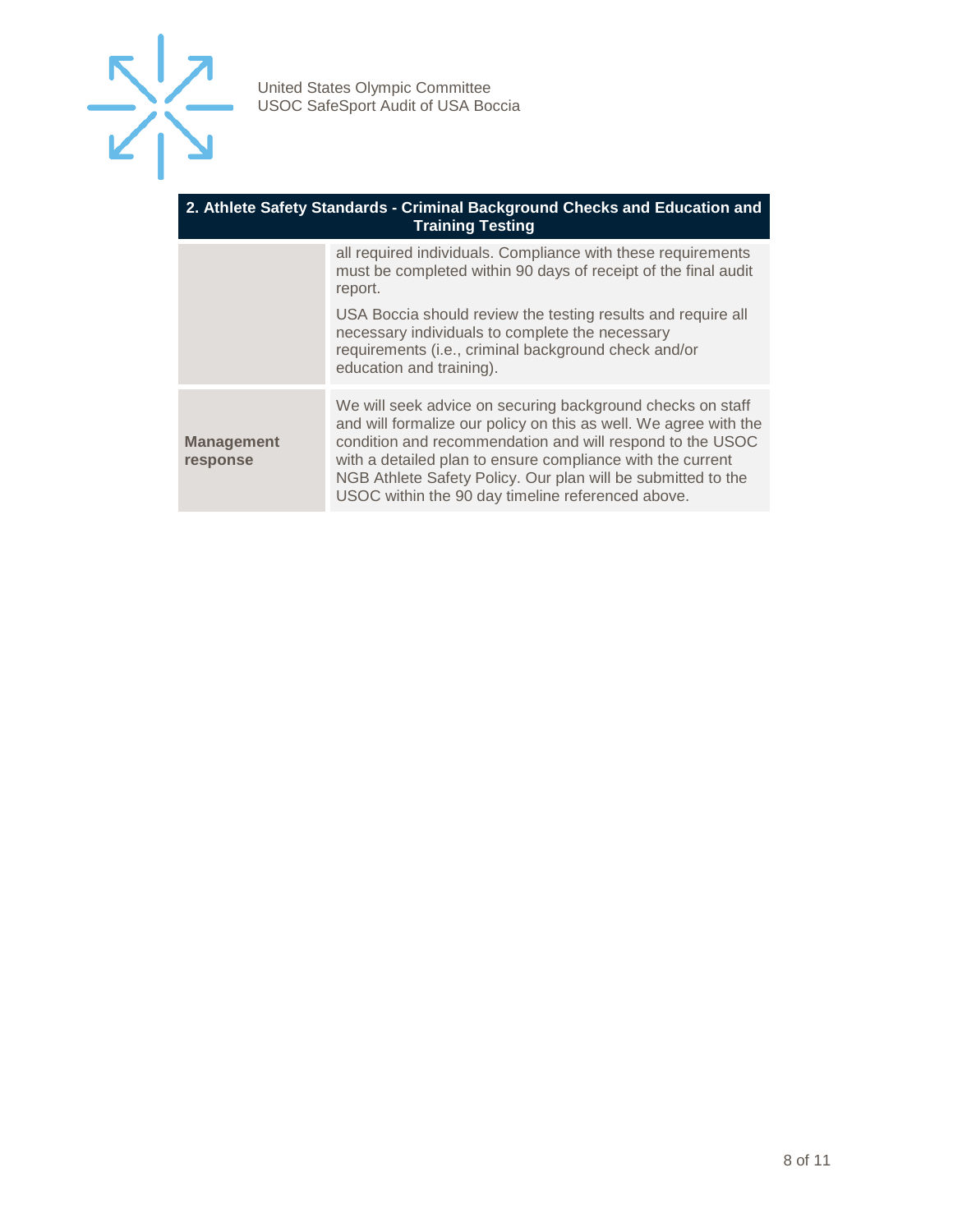

# <span id="page-8-0"></span>**Report Appendices**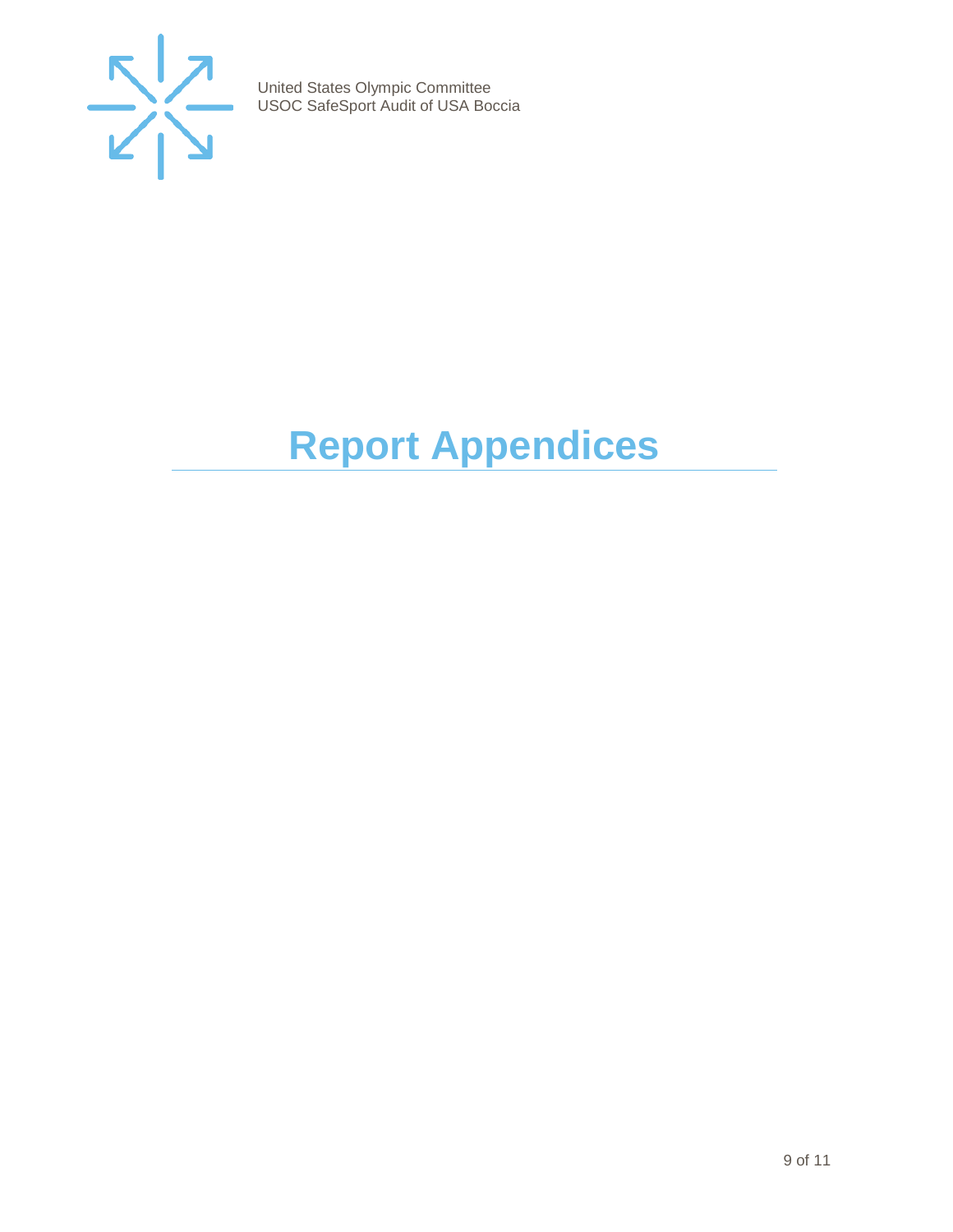

### <span id="page-9-0"></span>**Appendix A: Documents Reviewed**

We reviewed the following documents:

- > Athlete Safety Standards Program Questionnaire
- > Email from Terra Coffee, NCSI Key Accounts Manager
- > Population listing of "required individuals" (i.e., covered individuals required to undergo background check and training)
- > USA Boccia Bylaws (Version 2.0)